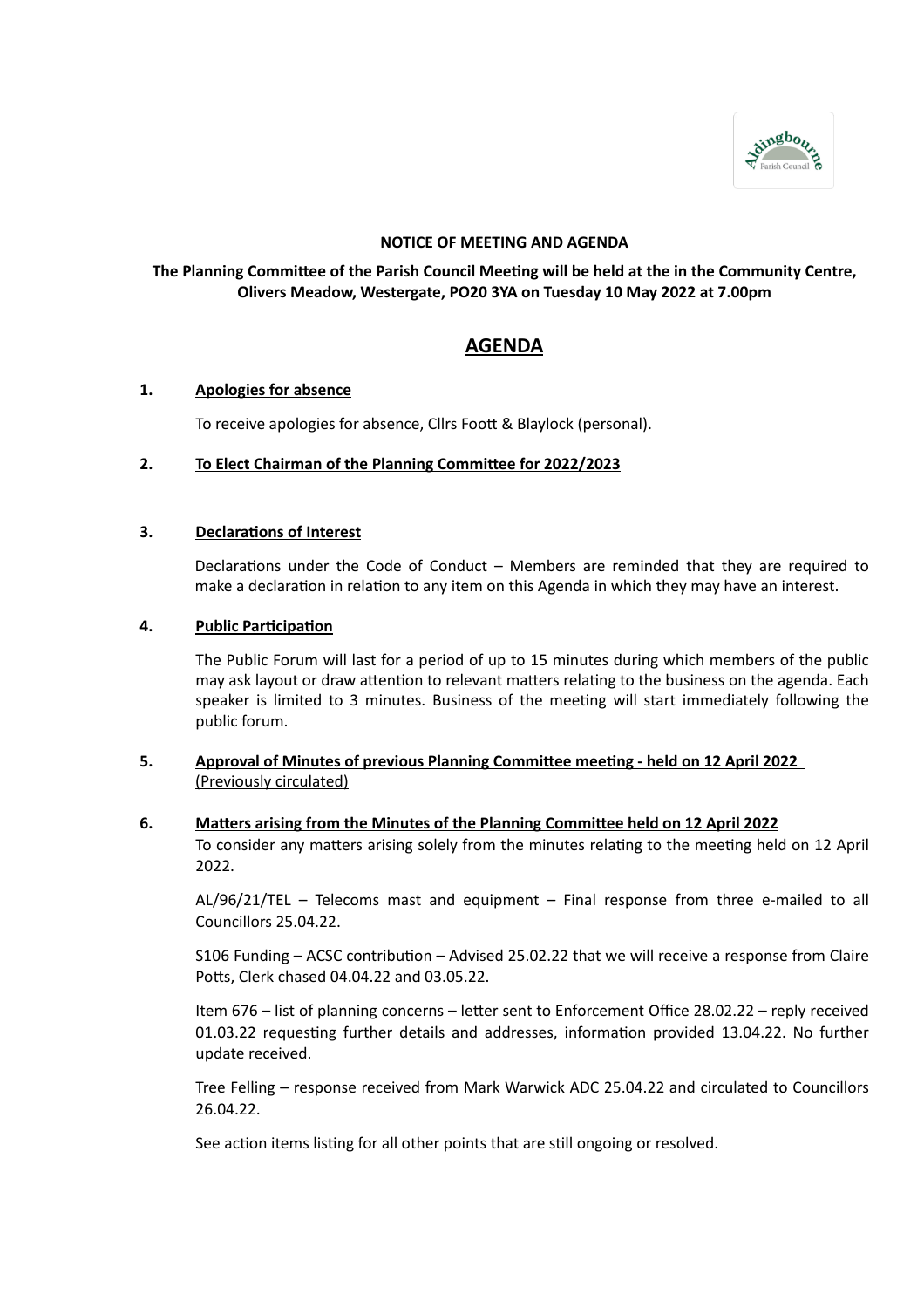# **7. Chairman's Actions**

# **8. Planning Correspondence**

To note any Planning related correspondence and agree responses as appropriate.

- To note Clerk has responded to ADC on planning decisions as per the previous minutes.
- E-mail received from Walberton Parish Council Development contrary to local planning policies – copy of letter sent to Michael Gove – circulated 28.04.22.
- SDNP Planning Newsletter Spring 2022 circulated 28.04.22.
- To note notification of a Planning Committee Meeting:- All undecided as of 03.05.22

AL/107/21/PL – Woodgate Centre, Oak Tree Lane – Meeting 27.04.22 – circulated 14.04.22

AL/87/21/PL – Oldlands Farm, Newlands Road – Meeting 27.04.22 – circulated 14.04.22

BE/176/21/PL – The Cottage, Shripney Road – Meeting 28.04.22 – circulated 19.04.22

AL/129/21/OUT – Land adjacent to Woodgate Nurseries – Meeting 28.04.22 – circulated 19.04.22

# **9. To receive an update regarding the Aldingbourne Neighbourhood Plan**

# **10. To note matters relating to the current BEW Masterplan Consultation**

# **11. To discuss any recent Planning Applications, as noted below:**

**Application Number:** AL/46/22/HH – Deadline 13.05.22 **Address:** 45 Ivy Lane, Westergate, Aldingbourne **Application Details:** Erection of single storey rear extension and conversion of loft to habitable use including the installation of 1 no rear dormer with juliette balcony and 2 no front rooflights.

To view details, click on link **[https://www1.arun.gov.uk/planrec/index.cfm?tpkey=eOcella&user\\_key\\_1=AL/46/22/](https://www1.arun.gov.uk/planrec/index.cfm?tpkey=eOcella&user_key_1=AL/46/22/HH&keyscheme=planning) [HH&keyscheme=planning](https://www1.arun.gov.uk/planrec/index.cfm?tpkey=eOcella&user_key_1=AL/46/22/HH&keyscheme=planning)** 

**Application Number:** AL/39/22/OUT – Deadline 20.05.22 **Address:** Land to South of Dukes Road, Fontwell, Arundel **Application Details:** Outline application with some matters reserved (appearance, landscape, and scale) for the erection 9 no residential dwellings. This application is a departure from the Development Plan.

To view details, click on link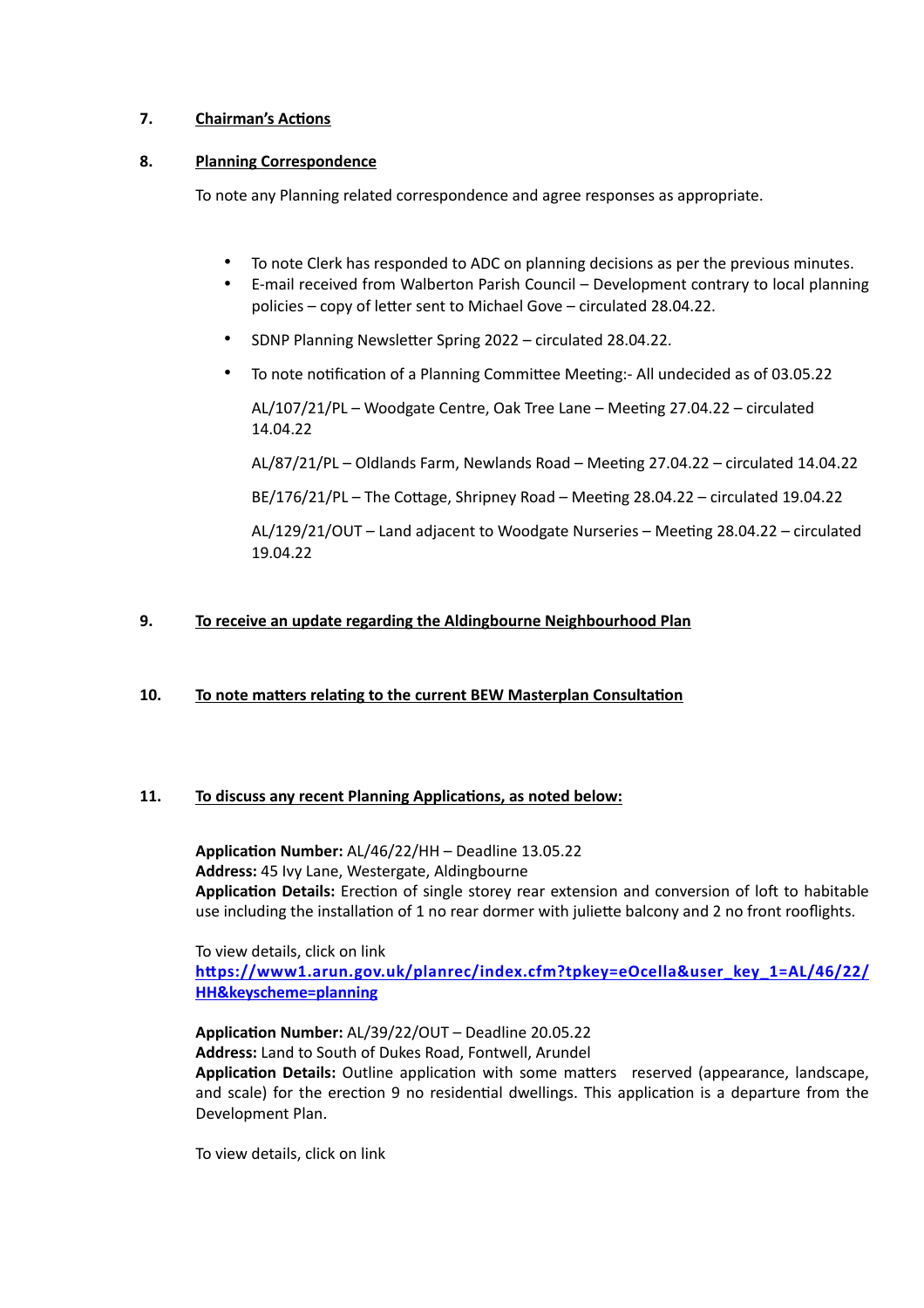[https://www1.arun.gov.uk/planrec/index.cfm?tpkey=eOcella&user\\_key\\_1=AL/39/22/](https://www1.arun.gov.uk/planrec/index.cfm?tpkey=eOcella&user_key_1=AL/39/22/OUT&keyscheme=planning) [OUT&keyscheme=planning](https://www1.arun.gov.uk/planrec/index.cfm?tpkey=eOcella&user_key_1=AL/39/22/OUT&keyscheme=planning) 

**Application Number:** AL/44/22/HH – Deadline 20.05.22 **Address**: Norton Farm House, Norton Lane, Norton

**Application Details**: Erection of single storey north extension, installation of glazed link to garage and alterations to existing fenestration/openings. (This application may affect the character and appearance of the Norton Lane, Norton Conservation Area, and a Listed Building) To view details, click on link

[https://www1.arun.gov.uk/planrec/index.cfm?tpkey=eOcella&user\\_key\\_1=AL/44/22/](https://www1.arun.gov.uk/planrec/index.cfm?tpkey=eOcella&user_key_1=AL/44/22/HH&keyscheme=planning) [HH&keyscheme=planning](https://www1.arun.gov.uk/planrec/index.cfm?tpkey=eOcella&user_key_1=AL/44/22/HH&keyscheme=planning)

**Application Number:** AL/50/22/PL – Deadline 20.05.22 **Address**: Paddocks Days Lane, Aldingbourne BN18 0TA

**Application Details**: Change of use from C3 residential dwelling house to Class E ancillary office space change of use of former garage building to Use Class F1, and the alterations to the buildings including roof extension of the main building to allow increase in capacity for children of up to ten and staff up to six of the specialist children's school at the Coach House.

To view details, click on link [https://www1.arun.gov.uk/planrec/index.cfm?tpkey=eOcella&user\\_key\\_1=AL/50/22/](https://www1.arun.gov.uk/planrec/index.cfm?tpkey=eOcella&user_key_1=AL/50/22/PL&keyscheme=planning) [PL&keyscheme=planning](https://www1.arun.gov.uk/planrec/index.cfm?tpkey=eOcella&user_key_1=AL/50/22/PL&keyscheme=planning)

To note that the original application of AL/62/21/PL was considered by APC in June 2021, and we had no objections other than siting the Dark Skies policy. There was an amendment made in December 2021 and we responded as below:-

**COMMENTS sent in June 2021 - No objection – the Parish Council supports this application, however, would like to note the ANDP Policy EH10 (Dark skies) as this application includes the addition of new windows/doors, and mitigation may be required. The Parish Council confirmed that it has no further comments to add and still supports this application.**

It was originally approved by ADC on the 7 February 2022. This one AL/50/22/PL is a resubmission/amendment of that application.

**Application Number:** AL/31/22/PL – Deadline 26.05.22 **Address**: Ryefields Farmhouse, Oak Tree Lane, Woodgate PO20 3GU

**Application Details**: Demolition of existing building and erection of 4 no houses with associated access, landscaping, parking, and associated works. This site falls within Strategic Site SD5, CIL Zone 1 (zero rated)

To view details, click on link [https://www1.arun.gov.uk/planrec/index.cfm?tpkey=eOcella&user\\_key\\_1=AL/31/22/](https://www1.arun.gov.uk/planrec/index.cfm?tpkey=eOcella&user_key_1=AL/31/22/PL&keyscheme=planning) [PL&keyscheme=planning](https://www1.arun.gov.uk/planrec/index.cfm?tpkey=eOcella&user_key_1=AL/31/22/PL&keyscheme=planning)

# **12. To note any recent planning decisions**